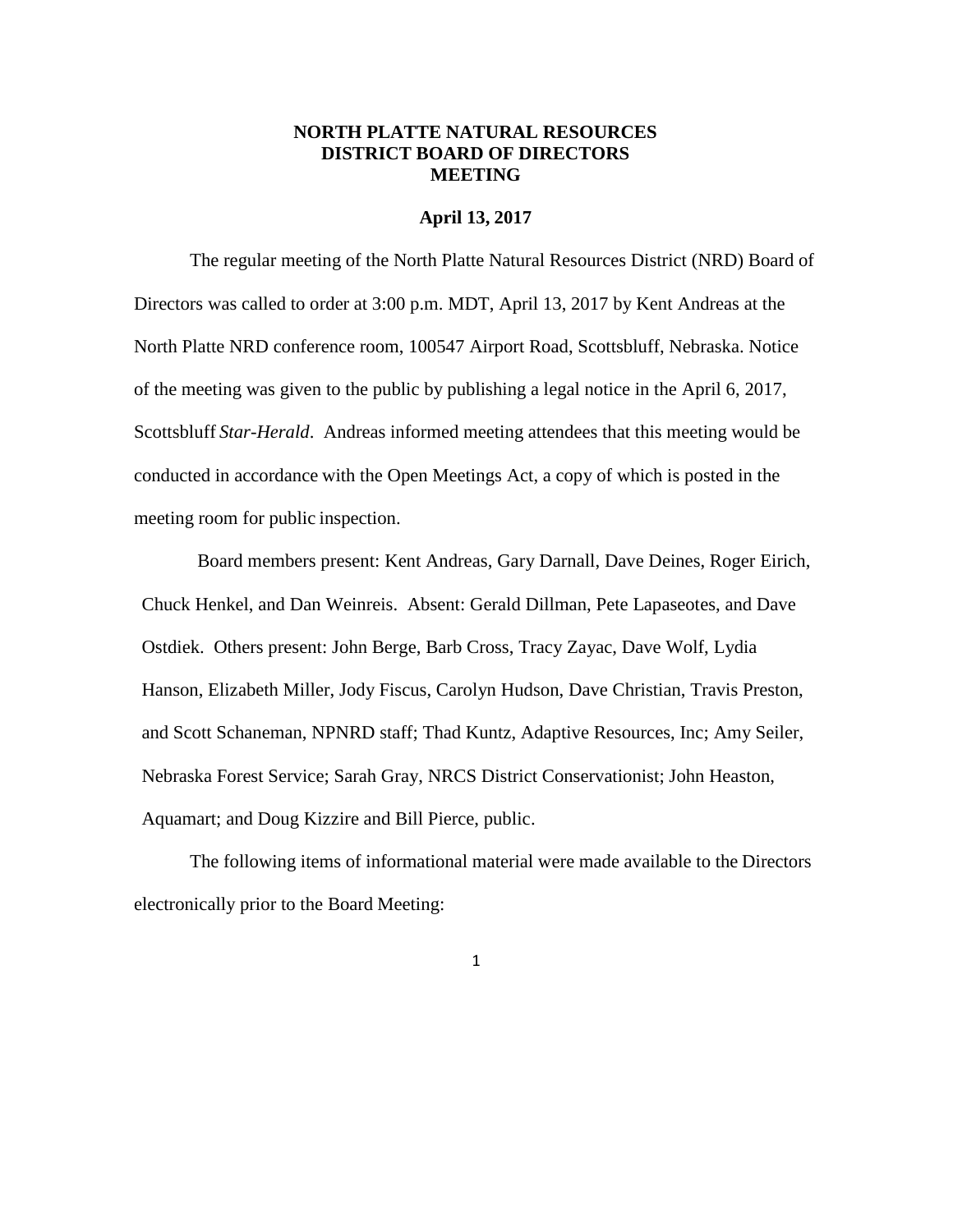- 1. Meeting Notice
- 2. Agenda
- 3. Minutes, North Platte Natural Resources District Board of Directors Meeting, March 9, 2017.
- 4. Minutes, North Platte Natural Resources District Board of Directors Special Meeting, March 2, 2017.
- 5. Treasurer's Report

The following items were provided to the Directors at the Board Meeting:

- 1. Agenda
- 2. Minutes, North Platte Natural Resources District, Board of Directors Meeting, March 9, 2017.
- 3. Minutes, North Platte Natural Resources District, Board of Directors Special Meeting, March 2, 2017.
- 4. Treasurer's Report
- 5. Manager's Report
- 6. Aquamart PowerPoint Presentation
- 7. Presentation on Tree Inventory Project
- 8. Minutes, North Platte Natural Resources, Water Resources Committee Meeting, Thursday, April 6, 2017.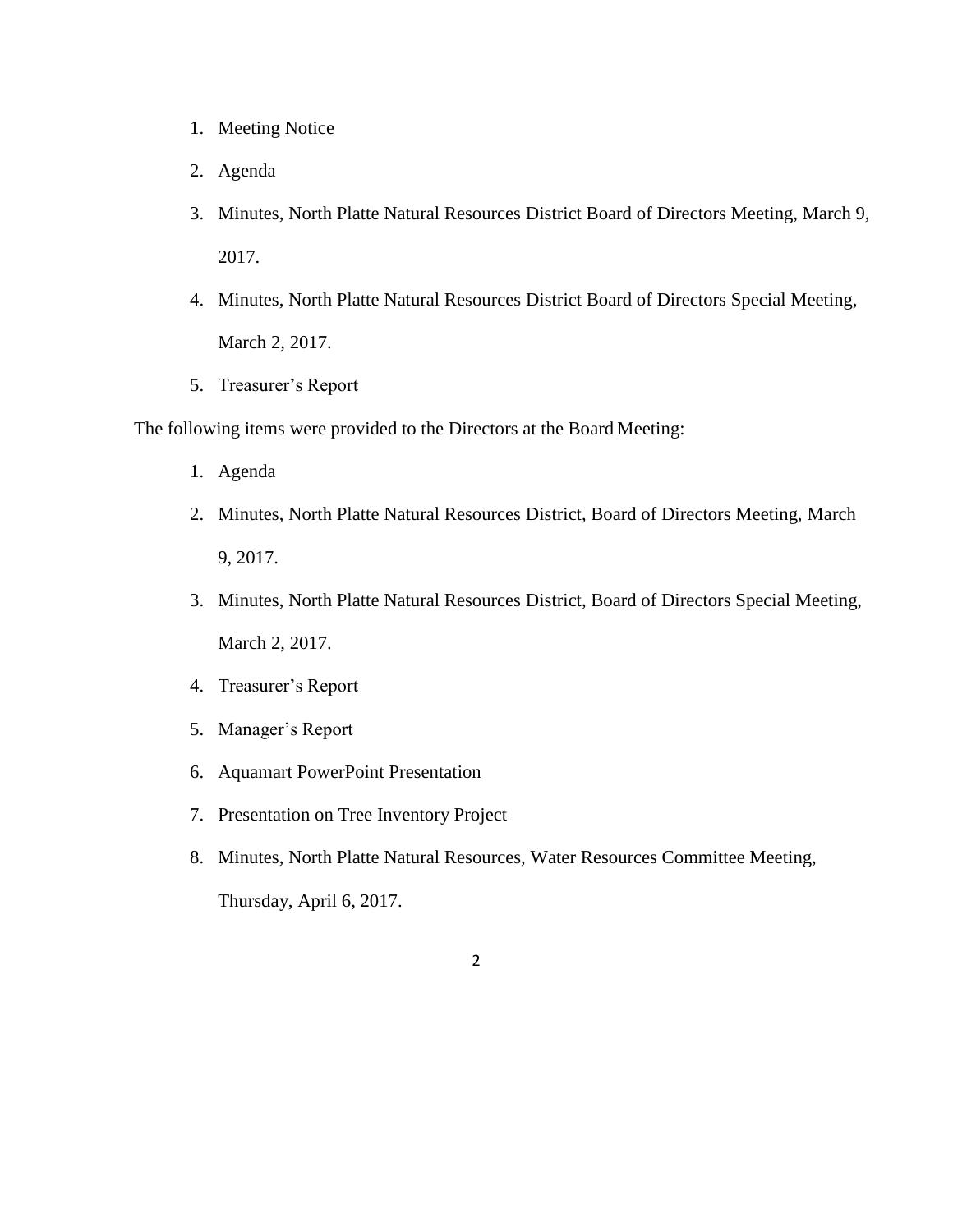- 9. Presentation on Conjunctive Management Analysis Tool, June 8, 2016.
- 10. Presentation on NCF Envirothon Nebraska 2020 Proposal from Nebraska Association of Resources Districts.
- 11. Memo from Dean Edson, Nebraska Association of Resources Districts, to NARD Board & NRD Managers, dated March 27, 2017, regarding the 2020 North American Envirothon-Nebraska Budget.
- 12. Perspective Articles, regarding National Envirothon.

## **3. Approval of Minutes of Previous Meetings**

The Board reviewed the minutes of the March 9, 2017, regular Board meeting.

Moved by Henkel, seconded by Darnall , to approve the minutes of the March 9, 2017,

regular Board meeting. Motion passed.

Ayes: Andreas, Darnall, Deines, Eirich, Henkel, Weinreis

Nay: None

Abstain: None

Absent: Dillman, Lapaseotes, Ostdiek

## **4. Treasurer's Report and Accounts Payable**

John Berge reviewed the Treasurer's report. Moved by Weinries, seconded by Henkel,

to accept the Treasurer's report and pay the bills as listed. Motion passed.

Ayes: Andreas, Darnall, Deines, Eirich, Henkel, Weinreis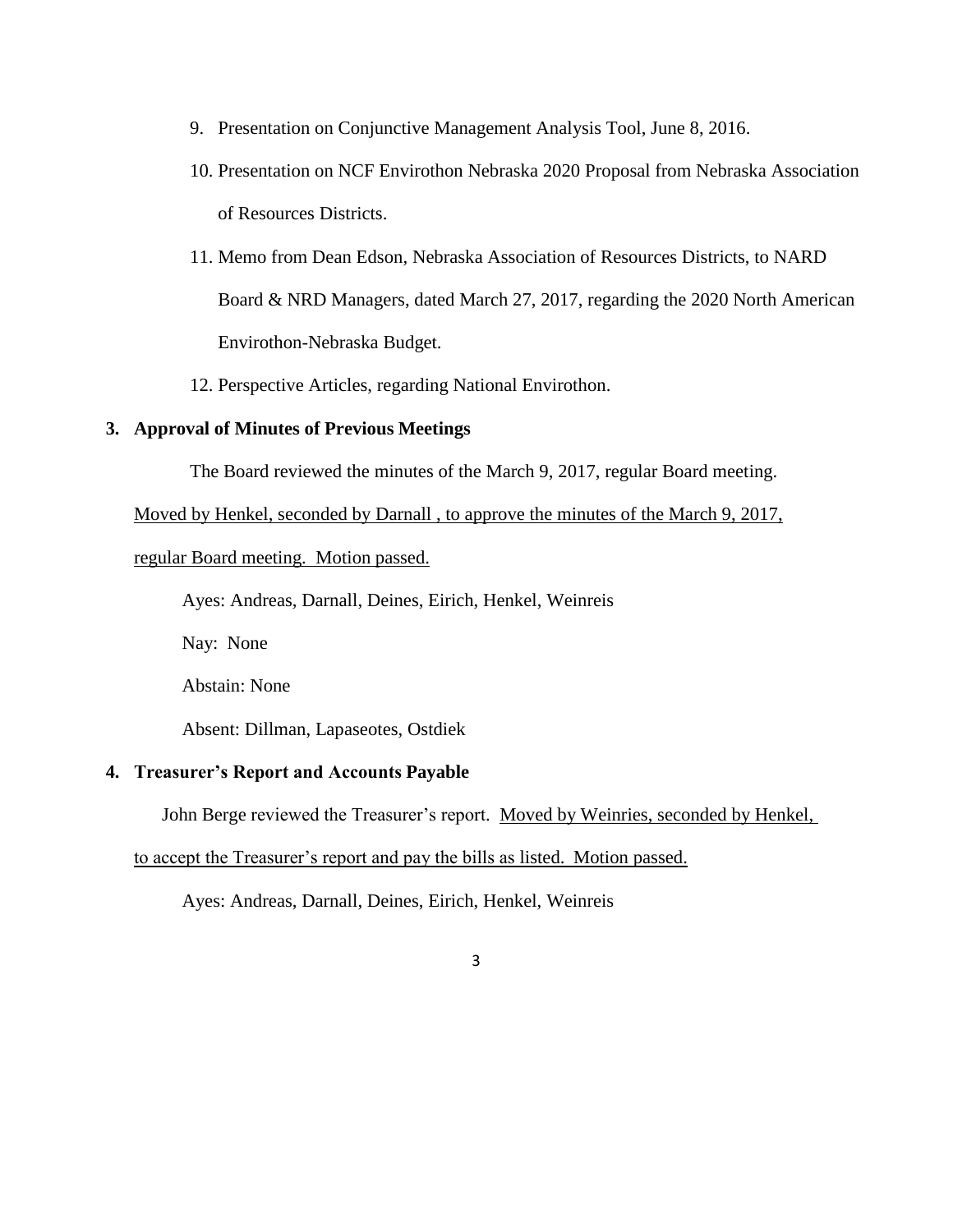Nay: None

Abstain: None

Absent: Dillman, Lapaseotes, Ostdiek

## **5. Comments from the Public**

No comments from the public.

## **6. Manager's Report**

Berge reported the Department Managers are working with Jackie Bishop, Paula Kihlthau, Barb Cross and Berge in proposing their FY 18 Budgets. Berge has given the directive that he would like to see about \$1 million in cuts proposed. This is intended to serve a few purposes. 1) It would signal a shift in expenditures from retirement and temporary leasing incentives toward technology improvements; 2) It will allow us to use a glide-path instead of a cliff when talking about diminishing valuations; and 3) it will allow us to provide some local property tax relief to property owners in our District. The District has asked Colonial Life to present to staff at an upcoming staff meeting about some additional choices when it comes to supplemental insurance. To be balanced, we've also asked Aflac to come in and present as well.

Berge has held lunches with the majority of Department Managers to discuss upcoming plans for projects, budgets and staffing. He intended to complete those in the next month.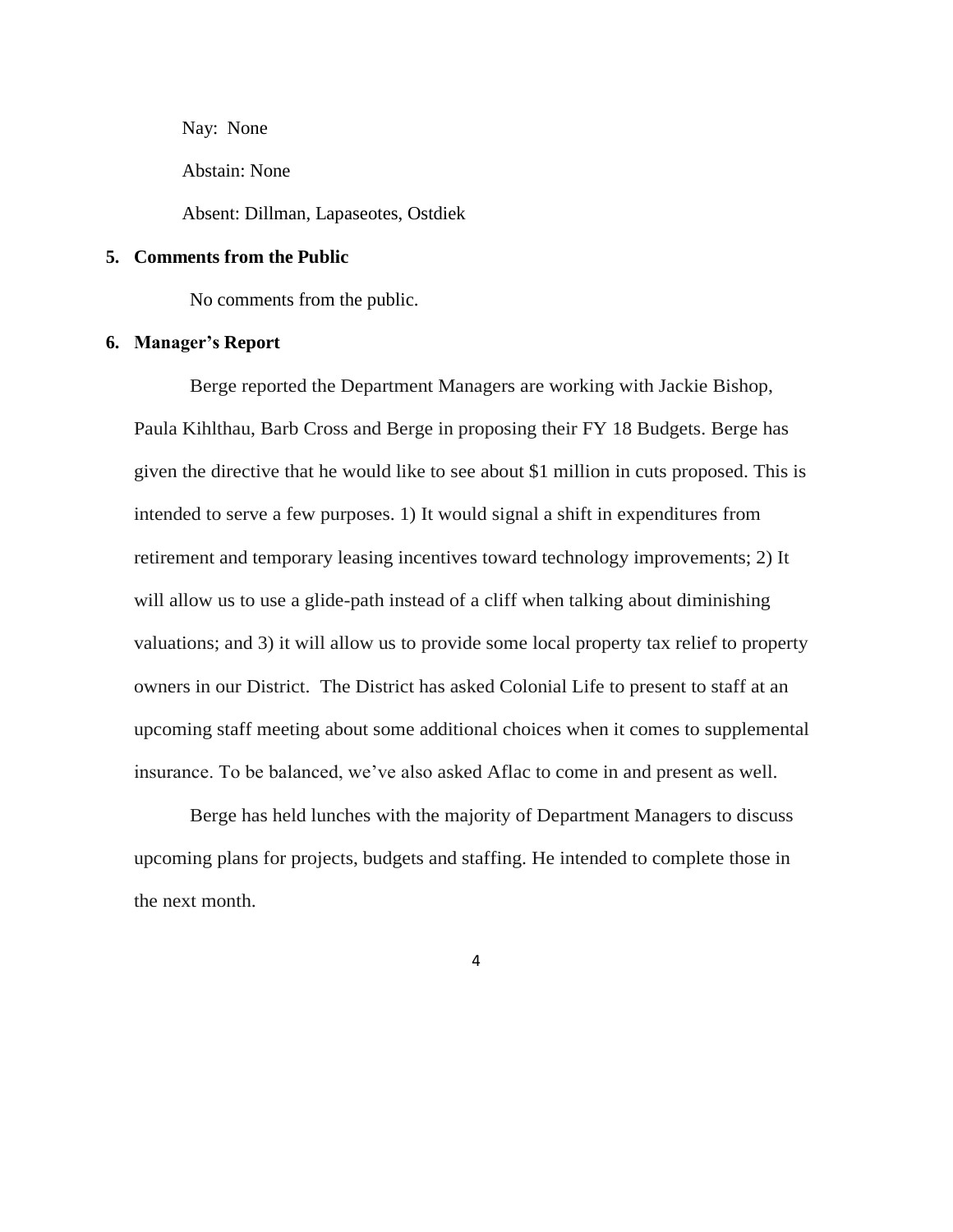The first shipment of trees has come in the past couple of weeks and are anticipating a ramping up additional stock coming in over the next month. Two temporary, seasonal staff have been added to come in to assist with tree planting this spring. The tractor was delivered yesterday. The District has had both Paul Reed and Simon Contractors look at the Yensen Drain repair project, and have requested work plans/estimates for phase one of those repairs yet this year. It will be necessary to scale down the repairs this spring, given the late date that we received the engineering plans for repair work on the Drain. Staff is hoping to get the phase one work done in the coming weeks in anticipation that the final repairs can be done next fiscal year.

The District has signed excess flow agreements with eleven surface water districts so that we can lease excess flows if it is necessary to reduce pressure on the river to avoid flooding this year, much the same as was done last year. The leasing of this water provides to us a significant credit, and allows the NRD to remunerate the ditches for their efforts as well. The District is about to reach the one year anniversary of the Basin Wide Planning effort. Much of the talk has stalled to date as stakeholders continue to work on the definition of fully appropriated, come to terms with the various needs on the river and gain a better understanding of the statutory requirements of this planning effort.

Staff is working very diligently on a mitigation plan for the City of Oshkosh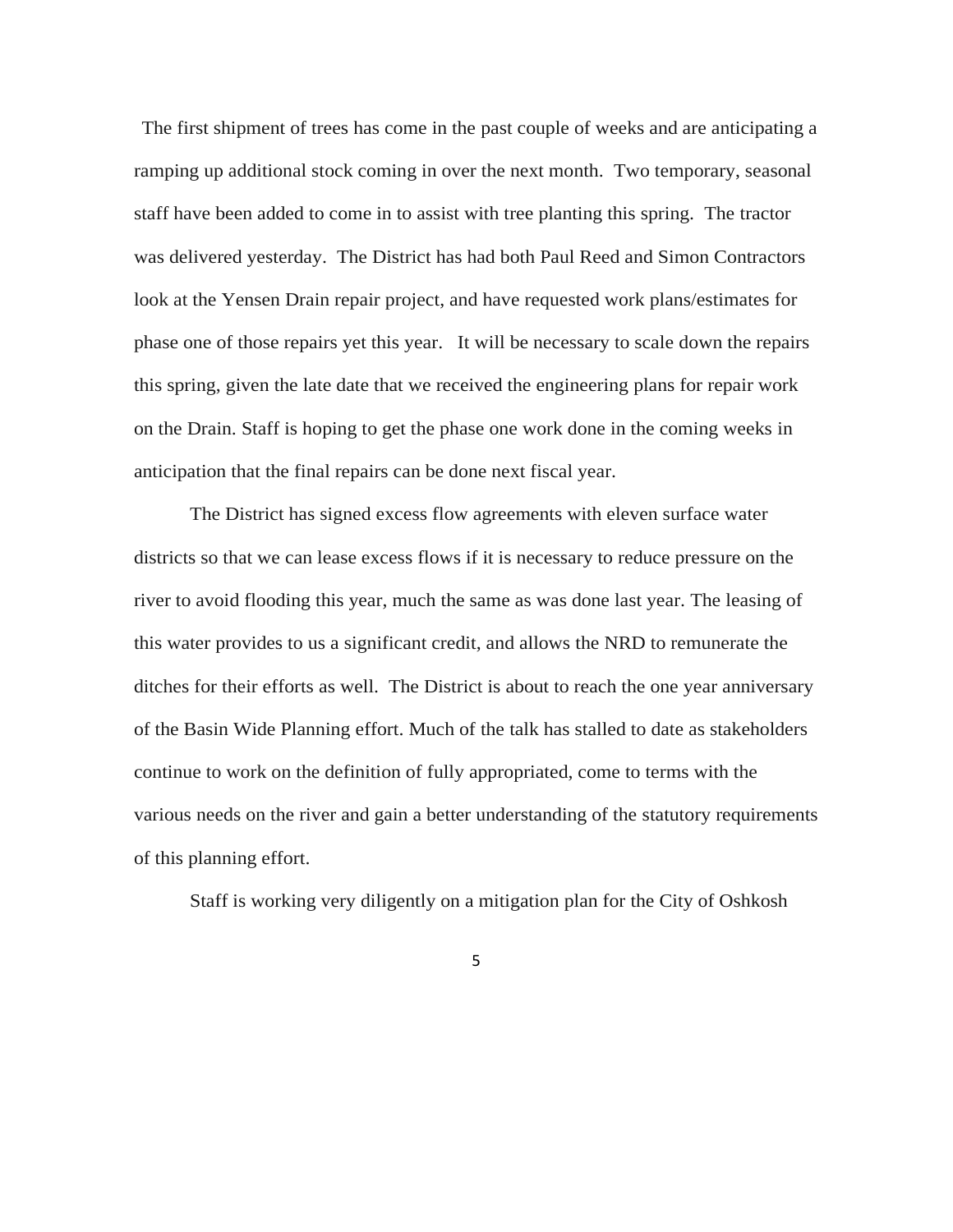new well field north of town to ensure timely construction of the project. Staff will keep the board updated as that work progresses. Several staff and Berge, along with representatives from Ducks Unlimited recently toured several properties associated with Blue Creek, Hooper and Paisley ditches to determine whether there might be some options for surface water leases with the secondary benefit of habitat improvement for water fowl in that area. Ducks is very interested in becoming a funding partner, and that leveraging of resources may ultimately help the District move forward in gaining some surface water credit for our IMP obligations. Staff anticipates some follow up meetings in the coming weeks.

The District approved nearly \$81,000 of EPIC contracts for acre inches in the 97%+URF zones of the District. These purchases range from one to fourteen inches on various sizes of tracts. Staff is working with DNR to modify their proposed reimbursement agreement for Cow Camp to accommodate excess flow agreements from 2017 as well as those possibly upcoming from 2018. In the initial agreement, the District was planning for more reimbursement for project construction that is likely no longer needed. Those excess funds will be repurposed to excess flows.

In 2012, the Board of Directors approved our most recent Master Plan – a document that sorely needs updating and cleaned up. Staff will be working with each of the Districts Committees to start that process so that the plan more appropriately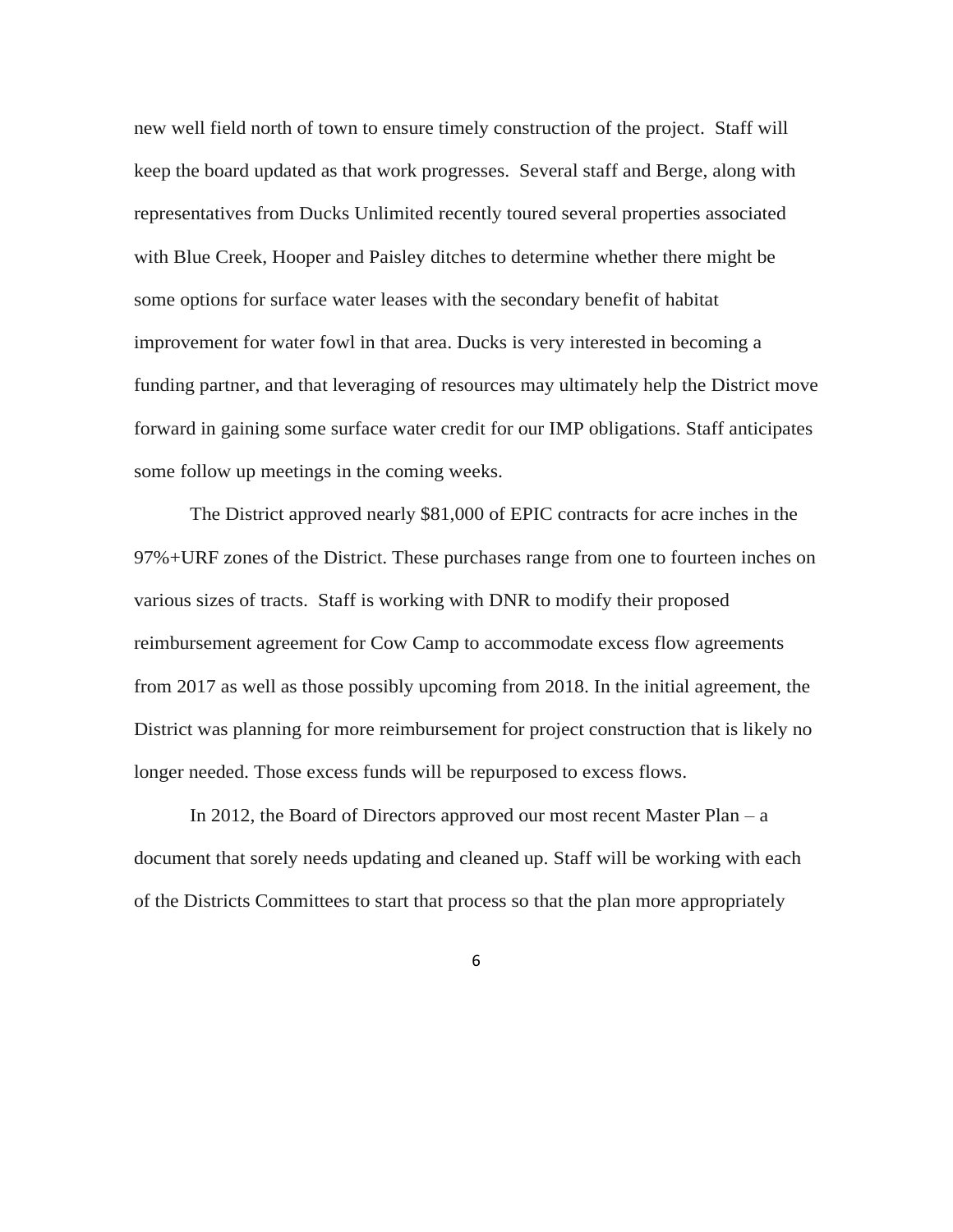reflects the needs and values of this District. Staff is continuing to finalize details on a possible tour for State Senators in July of this year. Berge recently attended the second session of the Water Leaders Academy in Kearney and will be attending a session in Valentine in May. He also presented to the Nebraska LEAD class two weeks ago as they were in the area learning about watersheds in the panhandle.

David Wolf and Seth Popp presented to the NWRA Water Roundtable Series on our Telemetry Project on April 12. Tracy Zayac and Barb Cross attended and participated in the Water for Food Conference in Lincoln April 10 through 12. The District will be hosting the state-wide I&E Meeting April 25-27, hosting Wolf's counterparts from around the state. Wolf and Amanda Sheppard will be visiting 114 classrooms and presenting to 2,127 students between April 6-May 19. The District will host State Envirothon at the Wildcat Hills on April 26. Berge will be out of the office May 17 for Basin Wide Planning, May 18-19 for Water Leaders Academy, and May 20-30 for my family's vacation to the Grand Canyon.

## **7. Legislative Update-**

Berge reported LB 98, which extends the three-cent levy option to help offset the costs of water management activities by providing an additional \$244,000. This additional revenue option allows the District to provide a wide range of consumptive use reduction and incentive programs instead of applying more draconian measures such as cutting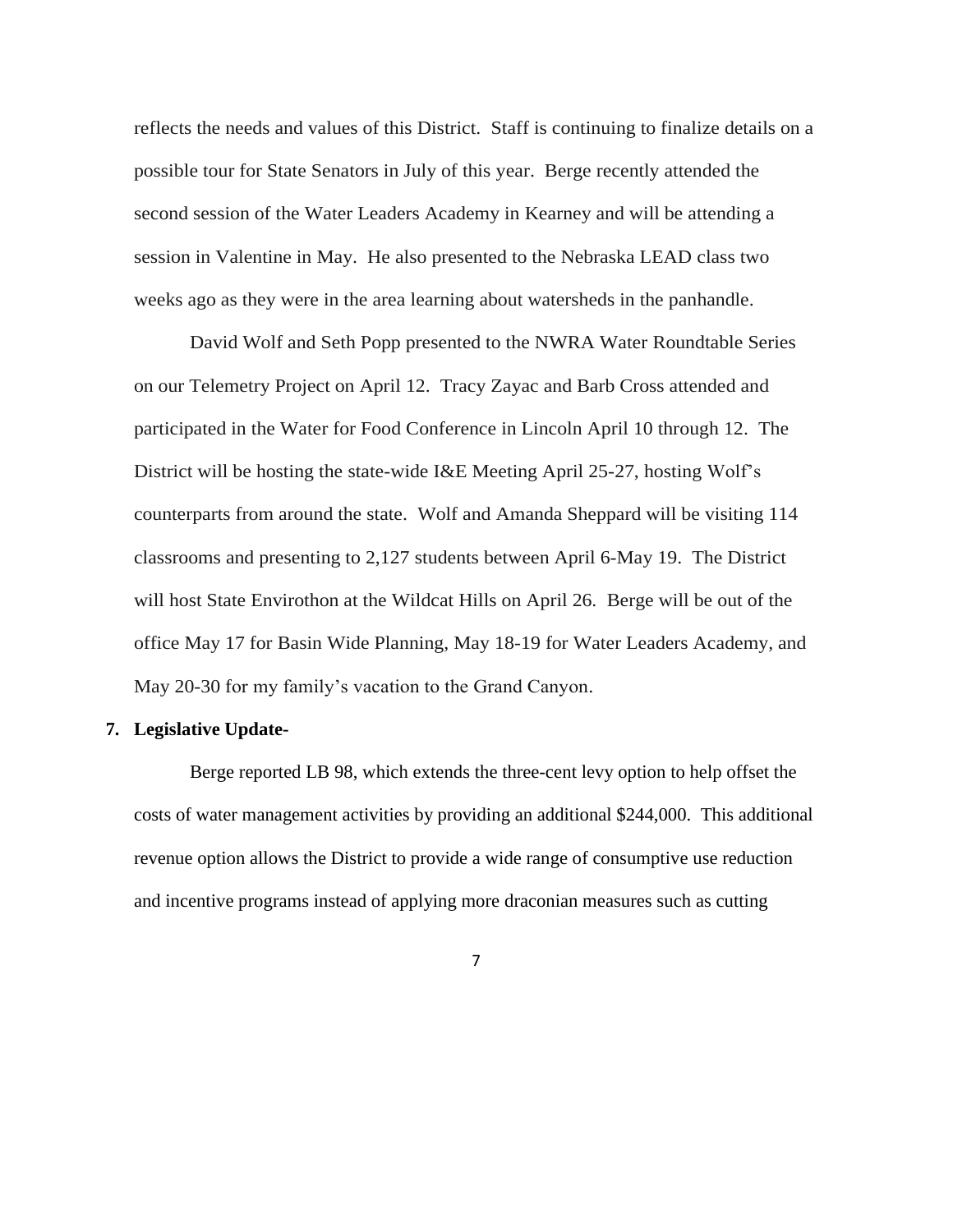allocations. The Board discussed other options such as an occupation tax or more regulation (lowering the allocation) to reduce consumptive use.

# **8. Excess Flows Concerns: Doug Kizzire, Farmers Irrigation; Bill Pierce, Alliance Irrigation; and Byron Miller, Nile-Mile Irrigation**

Doug Kizzire explained to the Board that last year, his alfalfa was very stressed due to the dry conditions. Water was running through the canal, but he was told he could not use the water. He wondered why he could not use the water. Berge explained that the NRD paid certain irrigation districts to divert excess flows to help alleviate high river flows for aquifer recharge. If the water was used for irrigation of crops, consumptive use would occur, and the District would not have received any credit towards its obligations to their Integrated Management Plan. The decision on whether to participate in diverting excess flows and when to start delivering irrigation water is made by the irrigation district, not the NRD.

Bill Pierce of Nine Mile Irrigation District wanted to know why his district was not allowed to participate. Their district draws from Red Willow Creek, not the North Platte River. Allowing their District to divert during excess flows would achieve the goals of alleviating the North Platte River of high water flows and aquifer recharge. Berge replied last year with the Flood Emergency declaration, the NRD could not divert from non-main stem tributaries of the North Platte River. He was open to looking at the possibility of an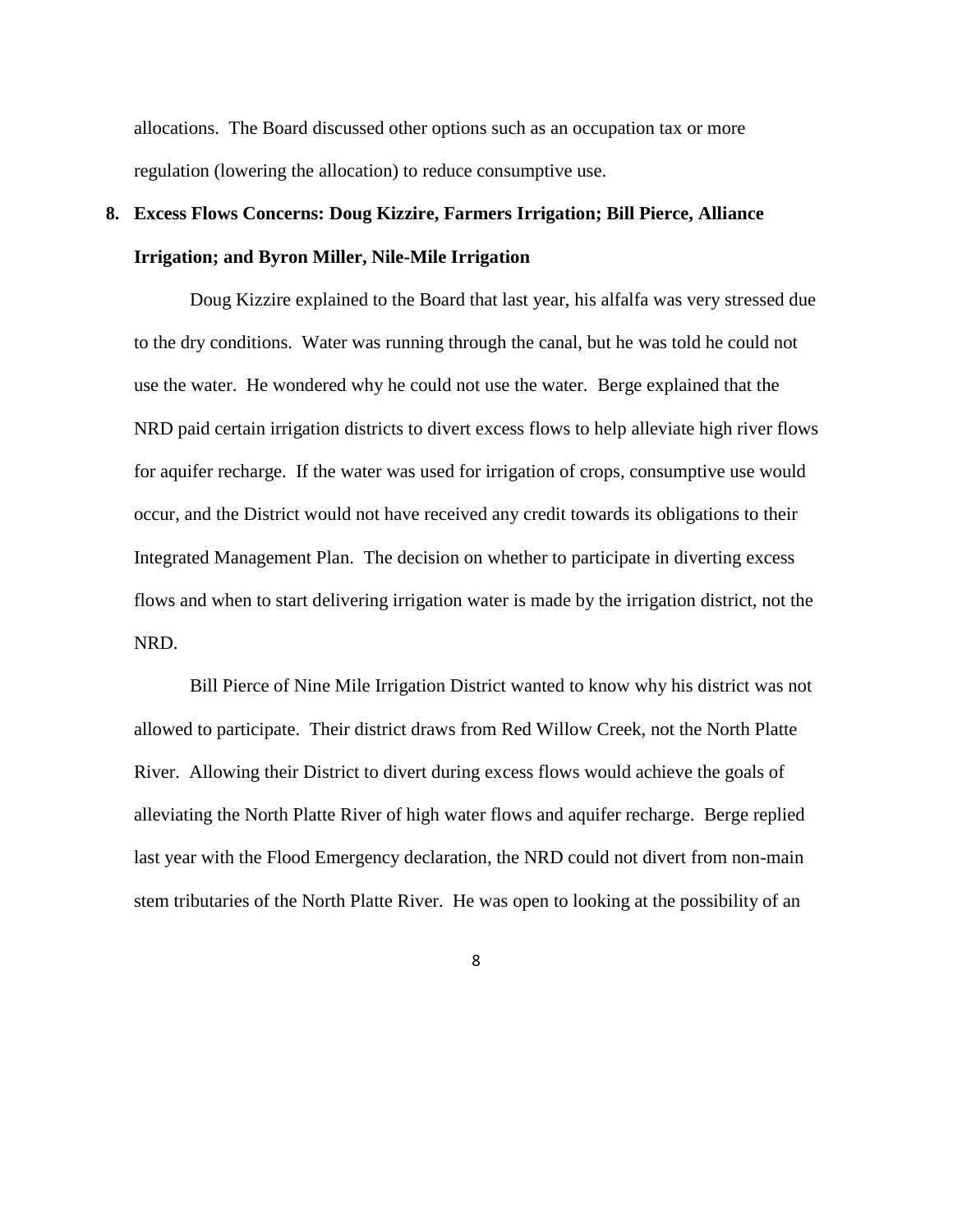agreement this year.

## **9. Presentation on Aquamart**

John Heaston presented information on his company Aquamart. The company helps promote producer driven outcomes, technology uses to help conserve water, and results that could have monetary impact for producers. He is interested in any partnerships that could be formed with the District.

#### **10. Drought Planning Update**

Tracy Zayac and Elizabeth Miller presented on the progress of the drought planning process. They have had six sector (small group) meetings. They were pleased with great discussion they had with each group. Each group had similar issues and ideas on what could be focused on. Next, they will have one big meeting, which will include state agencies, and discuss what they can offer related to drought, and Zayac will give a crash course in the District's water system.

## **11. Presentation on Tree Inventory Project**

Amanda Sheppard presented on the tree inventory project she is currently conducting in the City of Scottsbluff. She explained the database that was used, the data she is collecting, and how cities can use the data to help improve their urban canopy. The project is a partnership between the city, the Nebraska Forest Service, and the District.

#### **12. Report from the Water Resources Committee**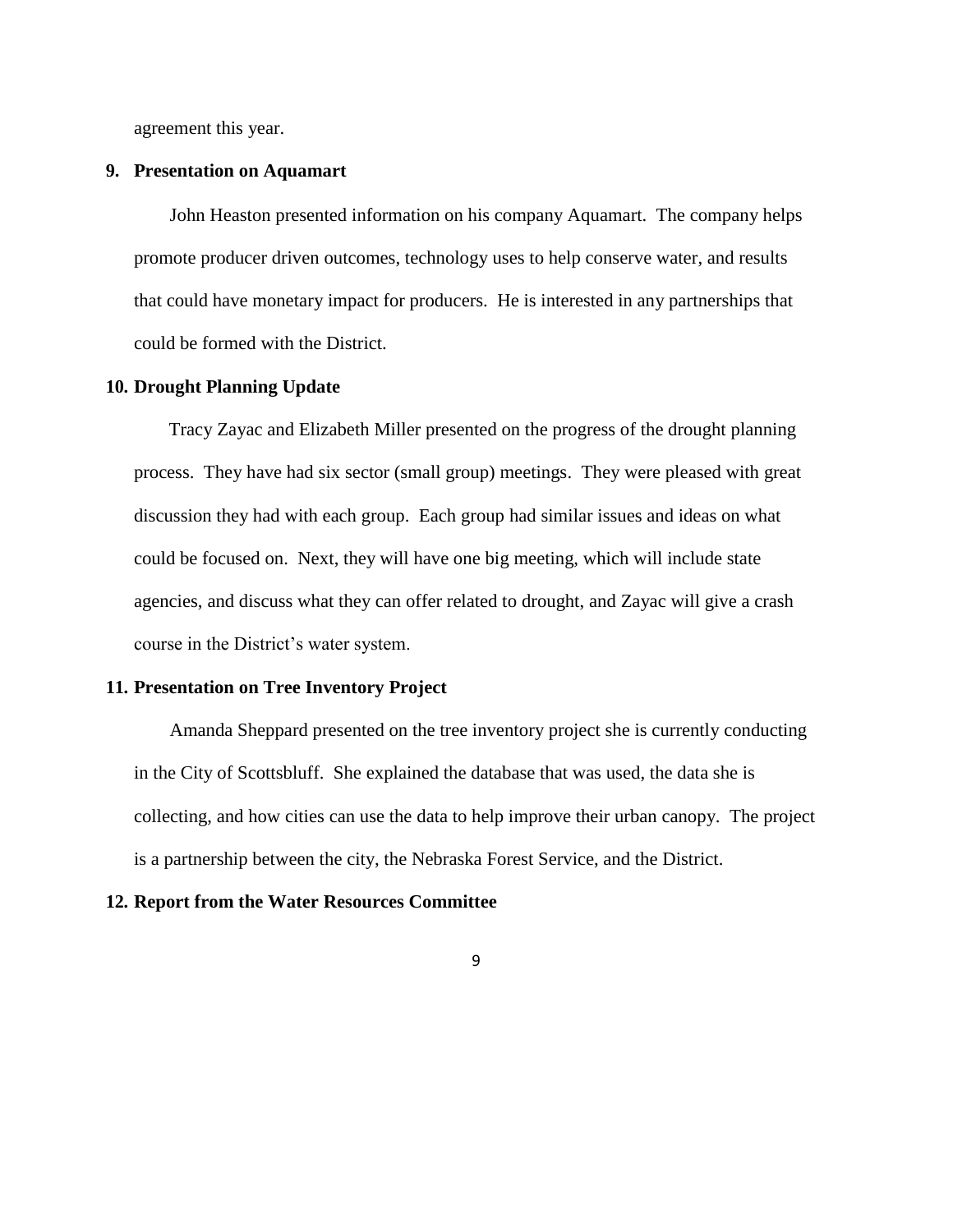The committee discussed the City of Oshkosh's variance request, and staff believes they have another option that would be a better alternative to the request. Because of the new option, the committee voted unanimously to recommend rejecting the variance request.

#### **a. Consider of Approval of Field Net Flowmeters**

The NRD has had a piloted Field Net meter in the field for two years, and they want to know if they can be placed. They have addressed the issues the Water Resources Committee had with their product, specifically they have integrated a battery backup, so NRD staff do not have to turn on the pivot to read the electrical meter. Staff have recommend approving the meter. The committee voted unanimously to recommend approval. Moved by Eirich, seconded by Deines, to approve Field Net Flowmeters for the North Platte NRD's approved flow meter list. Motion passed.

Ayes: Andreas, Darnall, Deines, Eirich, Henkel, Weinreis

Nay: None

Abstain: None

Absent: Dillman, Lapaseotes, Ostdiek

## **b. Consideration of Change in Schedule of Meter Maintenance**

The water department would like to extend the time for executing meter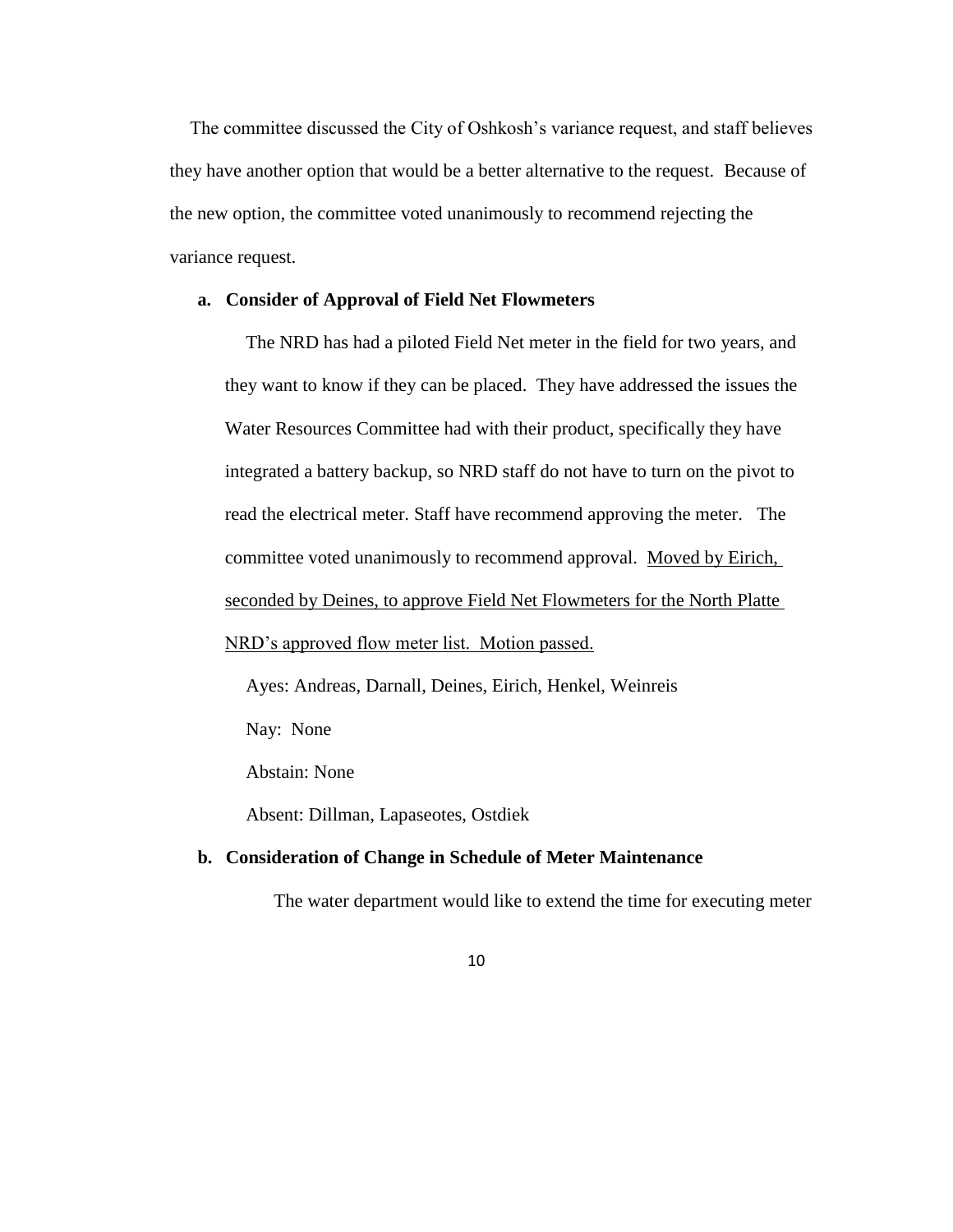maintenance from every three years to five years. With all the new responsibilities they have taken on over the past couple of years, plus the installation of new meters in the fully appropriated portion of the District, it will be impossible for staff to get to them all on the three year time schedule. It was discussed by the committee members and there were no objections. Moved by Henkel, seconded by Darnall, to approve the change in meter maintenance schedule from three to five years. Motion passed. Ayes: Andreas, Darnall, Deines, Eirich, Henkel, Weinreis Nay: None

Abstain: None

Absent: Dillman, Lapaseotes, Ostdiek

# **13. Consideration of Conjunctive Management Analysis Tool (CMAT)**

The tool was developed by Olson Associates and the Nebraska Department of Natural Resources and is used for water analysis. The District currently uses Adaptive Resources Inc for their analysis. Moved by Darnall, seconded by Eirich, to not use the Conjunctive Management Analysis Tool. Motion passed.

Ayes: Andreas, Darnall, Deines, Eirich, Henkel, Weinreis

Nay: None

Abstain: None